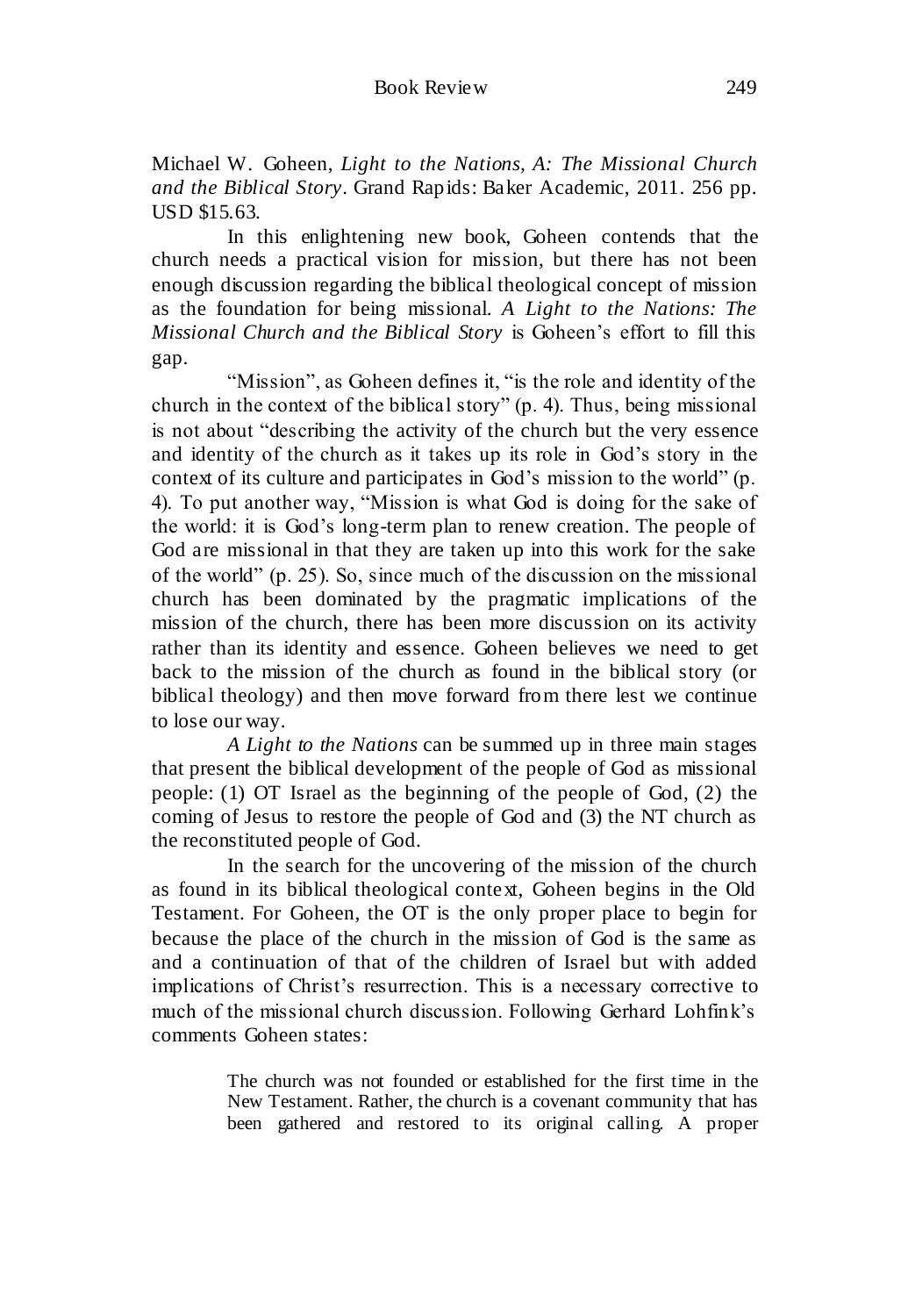understanding of the church begins with Israel – its role and identity, its relation to other nations – because the church is Israel's heir (p. 21).

Take a moment to soak that statement in – the church is Israel's heir. For Goheen, there is only one people of God and therefore one mission of God for His people. This mission begins in the OT with Israel and continues with the church as the reconstituted people of God.

The mission of God begins with Abraham in Genesis 12: 1-3. Here, there are two aspects that help to define the mission of the church. First, Abraham is chosen to receive the blessings of God. Second, as recipients of God's blessings God's people are to in turn mediate those blessings to the world. From Genesis 12 we move to Exodus 1-18 where we see God releasing Israel from their captivity in order "to fulfill its Abrahamic role and identity" (p. 34). Once Israel is delivered from captivity they are given the covenant at Sinai which functions to show that they are bound to God and not Pharaoh. At Sinai God tells Israel how they are to live in order to receive God's blessings and how they are to mediate those blessings to the nations (p. 37). Exodus 32-34 describes how God will dwell with Israel which is important for Israel to be able to carry out their two sided purpose.

Flowing from Sinai to Israel's missional living is the threefold role and identity of Israel. First, Israel was to be a people in the center of the nations. Surely this was their position when they entered the Promised Land in Joshua. Israel was to visibly live out their identity before the nation's such that they would desire to come and see and join. They are not to be passive observers but active engagers "with the pagan cultures of the surrounding nations, by which it is to confront idolatry with the claims of the living God" (p. 53). Second, Israel was to function as a priestly kingdom. The life surrounding the priesthood was to nourish Israel amidst their missional encounter with the pagan nations. The temple plays a huge role in this purpose. The prophets are seen as Israel's 'covenant enforcers' keeping Israel on track (p. 59). Third, the story of Israel in the OT closes with them as a dispersed people whose God is faithful to his covenant promises to return and restore them (Isaiah 60; Ezekiel 36:24-27).

Goheen does not mince words when it comes to his assessment of the significance of Jesus' coming, "With the coming of Jesus, the promised gathering of God's eschatological people begins" (p. 76). Following the gospel of Mark, Goheen defines the kingdom of God as "the restoration of God's rule over the whole world" (p. 77).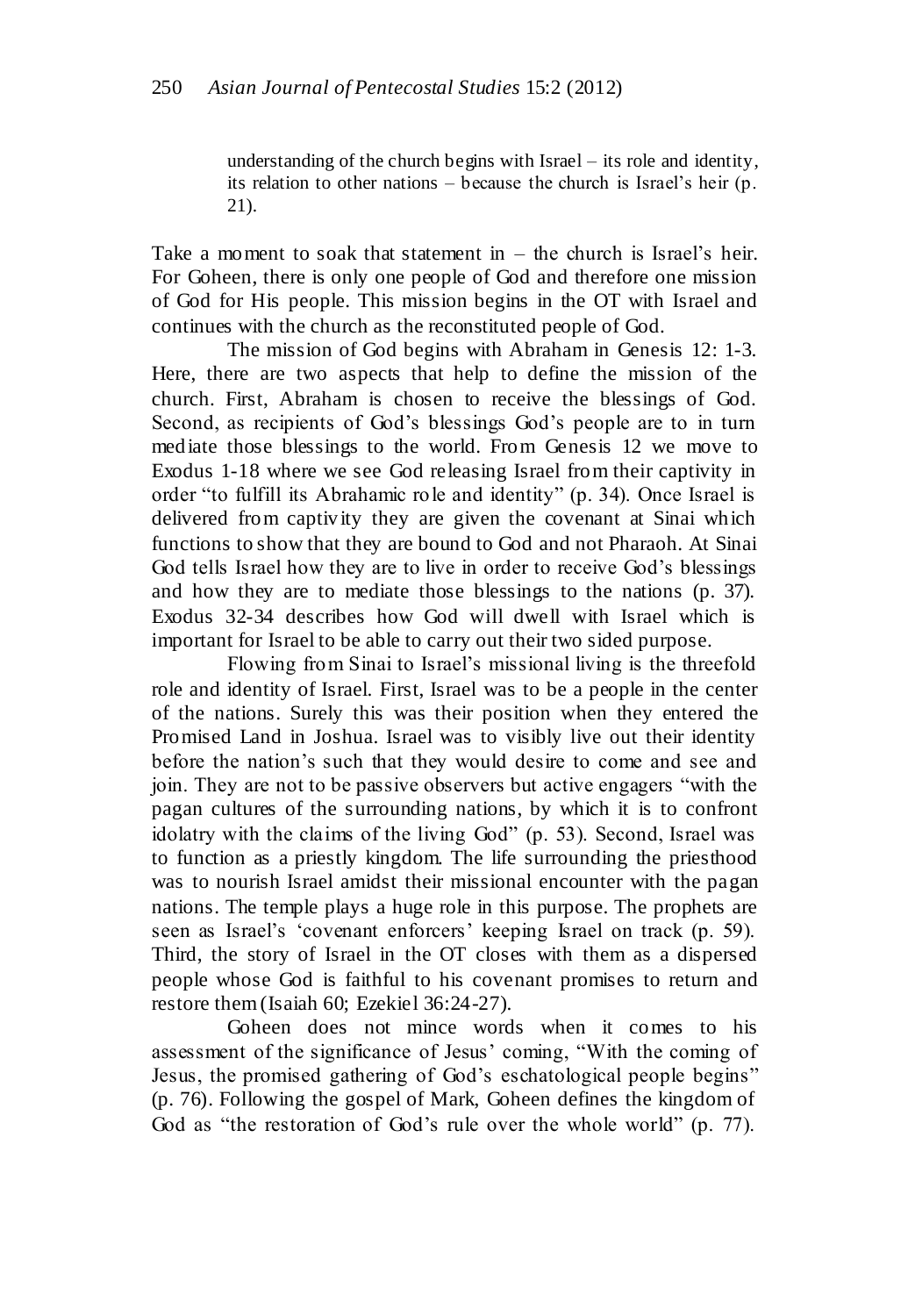Though God rules on His own, His people are to proclaim this rulership to all the world as they carry out their missional identity.

While many believe Israel rejected the offer of the kingdom, Goheen contends that many within Israel do respond to the invitation of faith and begin to form the true eschatological Israel, the true kingdom, with a task of being a light to the nations (pp. 84-85).

Though there are no doubt many Jews who will reject the offer of the kingdom and the call to restoration, there is a remnant that accepts and thus becomes the beginning of the eschatological fulfillment of the people of God – the light to the nations.

It is Jesus' work on the cross and resurrection that become the defining works of Jesus that enable Him to restore Israel and give them the power to carry out their missional task. It is through the cross that Jesus takes on the punishment of Israel's sin, thus freeing them from it. "The death of Jesus creates a restored community, reinstated in its vocation as a channel of salvation to the nations. The cross is an event that creates a redeemed and transformed people" (p. 107). As for the resurrection it "marks the restoration of God's people to new life as part of a new creation" (p. 112). Of this new creation Jesus is the "first fruits," the "first born" and the "beginning." At the close of the Gospels, we see Jesus giving restored Israel (the church) its new identity through the great Commission (Matthew. 28:19-20). The church is to take the gospel to all the nations. The church is the new Israel and thus the light to the nations as Israel was in the OT.

The question for many is how do the NT writers perceive and describe the church as the reconstituted people of God – the restored Israel? For Goheen, the clearest NT example of how the church (reconstituted Israel) continues the mission of God is to read the book of Acts. Beginning with Pentecost (Acts 2) and running through the end of the book we see God's people spreading the gospel to the nations while God builds His church and kingdom through this activity. The geographical structure of Acts is huge for Goheen. "The story line of Acts is about the geographical spread of the Word" (p. 129). Jerusalem has great redemptive-historical and eschatological significance (p. 129  $& 131$ ). "God has chosen Israel to be a blessing to all nations, and the centrifugal movement in Acts marks the beginning of the process by which that blessing is to be fulfilled" (p. 131). What Goheen believes is clear from the book of Acts is that God restored many Jews and that He brought many Gentiles into the church.

So how what evidence is there that the NT writers saw the church and themselves as the reconstituted people of God? Take Peter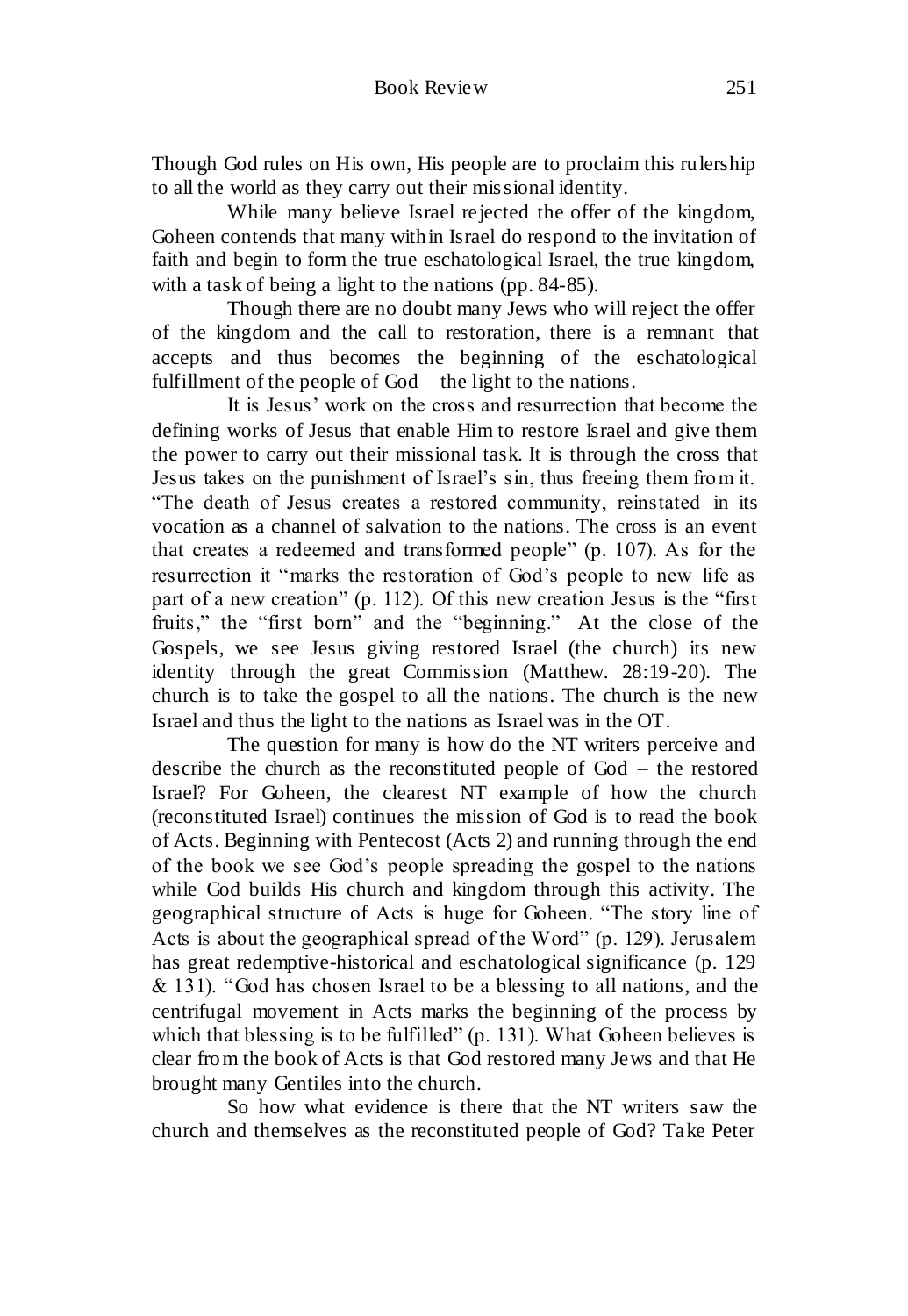for example. In 1 Peter 2:9-10, Peter uses no less than 5 explicit word/phrases to describe the church that are used in the OT to describe Israel. Peter uses "a chosen race," "a royal priesthood," "a holy nation," and "a people for his own possession" all to describe the church. Not only is the language telling but the historical context of I Peter. 1 Peter is written to dispersed believers. In the OT Israel was dispersed because of unbelief and disobedience. Now, reconstituted Israel is once again dispersed but not because of unbelief. Their dispersion is caused because of their belief and by command (Matt. 28:19-20). I Peter exemplifies for us "how the church can live faithfully in a non-Christian environment" (p. 182). Goheen contends that the imagery and word usage here in I Peter is just a small example of the many examples in the NT where the authors saw the church as the continuation and expansion of Israel.

A presentation of a biblical theology of mission would be incomplete without some suggestion for what this might look like today. Goheen offers thirteen suggestions. Some of the most notable are the need for the church to reach out to the world with its message. This follows along the lines of the people of God being the mediators of God's blessings to the world – namely, salvation. Along the same lines we need preaching that is more missional minded. While the ministry of the Word through preaching is primarily for believers, we need to make sure our preaching proclaims the biblical story of redemption. Perhaps the most relevant of Goheen's suggestions is the need for the church to live out as a community within its community. This is how the NT church lived mission and this is how the church today and in the future needs to live out its mission.

The thirteen suggestions about what a missional church might look like today are as listed: 1. A church with worship that nurtures our missional identity; 2. A church empowered by the preaching of the Gospel; 3. A church devoted to communal prayer; 4. A church striving to live as a contrast community; 5. A church that understands its cultural context; 6. A church trained for a missionary encounter in its callings in the world; 7. A church trained to evangelism in an organic way; 8. A church deeply involved in the needs of its neighborhood and world; 9. A church committed to missions; 10. A church with welltrained leaders; 11. A church with parents trained to take up the task of nurturing children in faith; 12. A church with small groups that nurture for mission in the world; 13. A church that seeks and expresses the unity of the body of Christ. (Pages 202-225)